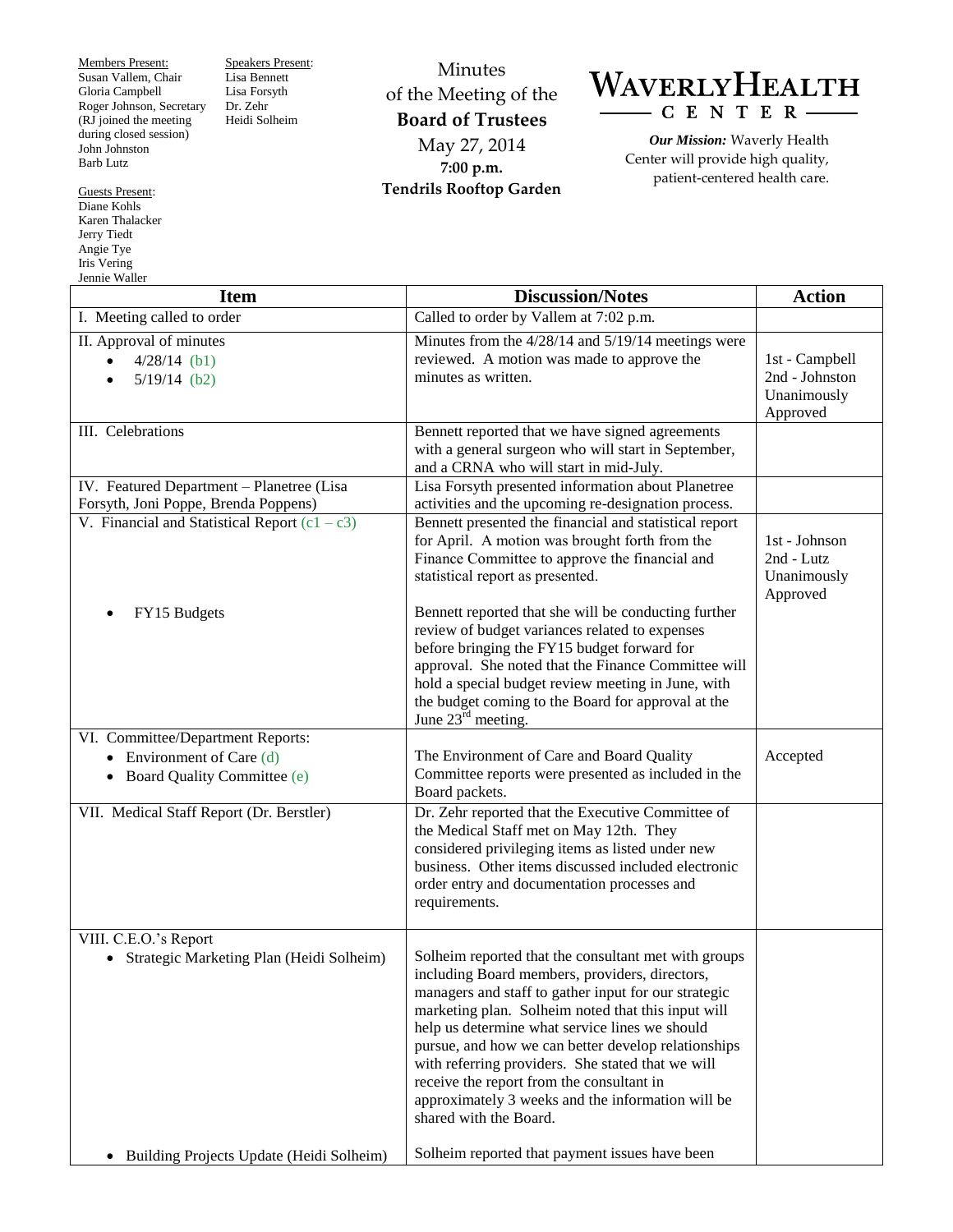| Magnet Update (Joanne Nathem)<br>٠                                                                                                                                                                                                                                                                                                                                                                                                                                                                                                                                                            | reported by subcontractors working under the<br>general contractor for the Cardiac Rehab renovation<br>and the Christophel Clinic project. She noted that<br>surety bonds were to be issued by the general<br>contractor for each of the projects. She reported that<br>one subcontractor has sued the general contractor for<br>payment.<br>Nathem reported on the Magnet designation decision<br>that we received. She noted that follow-up has<br>included conversations with the Magnet staff, and<br>our consultants. She discussed concerns with the<br>decision and the process we could go through to<br>appeal the decision. Nathem outlined the reasons<br>that it would be beneficial to appeal the decision.<br>The Board was in support of appealing the Magnet<br>designation decision. |                                                             |
|-----------------------------------------------------------------------------------------------------------------------------------------------------------------------------------------------------------------------------------------------------------------------------------------------------------------------------------------------------------------------------------------------------------------------------------------------------------------------------------------------------------------------------------------------------------------------------------------------|-------------------------------------------------------------------------------------------------------------------------------------------------------------------------------------------------------------------------------------------------------------------------------------------------------------------------------------------------------------------------------------------------------------------------------------------------------------------------------------------------------------------------------------------------------------------------------------------------------------------------------------------------------------------------------------------------------------------------------------------------------------------------------------------------------|-------------------------------------------------------------|
| IX. Patient Satisfaction Report (Heidi Solheim) (f)                                                                                                                                                                                                                                                                                                                                                                                                                                                                                                                                           | Solheim presented the Press Ganey patient<br>satisfaction survey results for the period ending<br>March 31st. She reported on survey trending and the<br>status of our "Raise the Bar" projects. She also<br>included an HCAHPS comparison of local hospitals<br>for review in the Board packets.                                                                                                                                                                                                                                                                                                                                                                                                                                                                                                     |                                                             |
| X. Old Business<br>• Recruitment Update                                                                                                                                                                                                                                                                                                                                                                                                                                                                                                                                                       | As reported in celebrations.                                                                                                                                                                                                                                                                                                                                                                                                                                                                                                                                                                                                                                                                                                                                                                          |                                                             |
| XI. New Business                                                                                                                                                                                                                                                                                                                                                                                                                                                                                                                                                                              |                                                                                                                                                                                                                                                                                                                                                                                                                                                                                                                                                                                                                                                                                                                                                                                                       |                                                             |
| <b>Request for Privileges:</b><br>٠<br>Kayla Emter, DPM - Courtesy, Podiatry<br>Resident, WFHC<br>Travis Tidwell, DPM - Courtesy,<br>Podiatry Resident, WFHC<br>$\blacksquare$ Todd Johnston, MD – Consulting,<br>Orthopedics, CVMS<br>$\blacksquare$ Ben Torrez, DO – Consulting,<br>Orthopedics, CVMS<br>Provisional Appointment to Medical Staff:<br>$\blacksquare$ Thomas Petrie, DO – Consulting,<br>Ophthalmology, CVMS<br>Kamran Karimi, M.D. - Courtesy,<br>Vascular Medicine, WFHC<br>• Nancy Harris, CRNA – Courtesy,<br>Anesthesia Locums, Nationwide<br>Anesthesia Services, Inc. | Privileging items were presented as individually<br>listed at left. All files have been reviewed by the<br>Executive Committee of the Medical Staff. The<br>Executive Committee recommends approval. A<br>motion was made to approve all privileging items as<br>individually considered and recommended by the<br>Executive Committee of the Medical Staff.                                                                                                                                                                                                                                                                                                                                                                                                                                          | 1st - Johnston<br>2nd - Campbell<br>Unanimously<br>Approved |
| Change in Medical Staff Membership<br>Category:<br>Tracy Elliott, ARNP - Courtesy, Family<br>Practice, WHC<br>Reappointment to Medical Staff:<br>$\bullet$<br>• Michael Berstler, MD - Active, Family<br>Practice, Unity Point<br>• Joan Blanchard, RN - Consulting,<br>Orthopedics, CVMS<br>• Barbara Burkle, ARNP - Consulting,<br>General Surgery, CVMS<br>· James Cafaro, MD - Consulting, Internal<br>Medicine, CVMS                                                                                                                                                                     |                                                                                                                                                                                                                                                                                                                                                                                                                                                                                                                                                                                                                                                                                                                                                                                                       |                                                             |
| • Debanik Chaudhuri, MD - Consulting,<br>Internal Medicine, CVMS<br>• Daniel Darnold, MD - Active, Family                                                                                                                                                                                                                                                                                                                                                                                                                                                                                     |                                                                                                                                                                                                                                                                                                                                                                                                                                                                                                                                                                                                                                                                                                                                                                                                       |                                                             |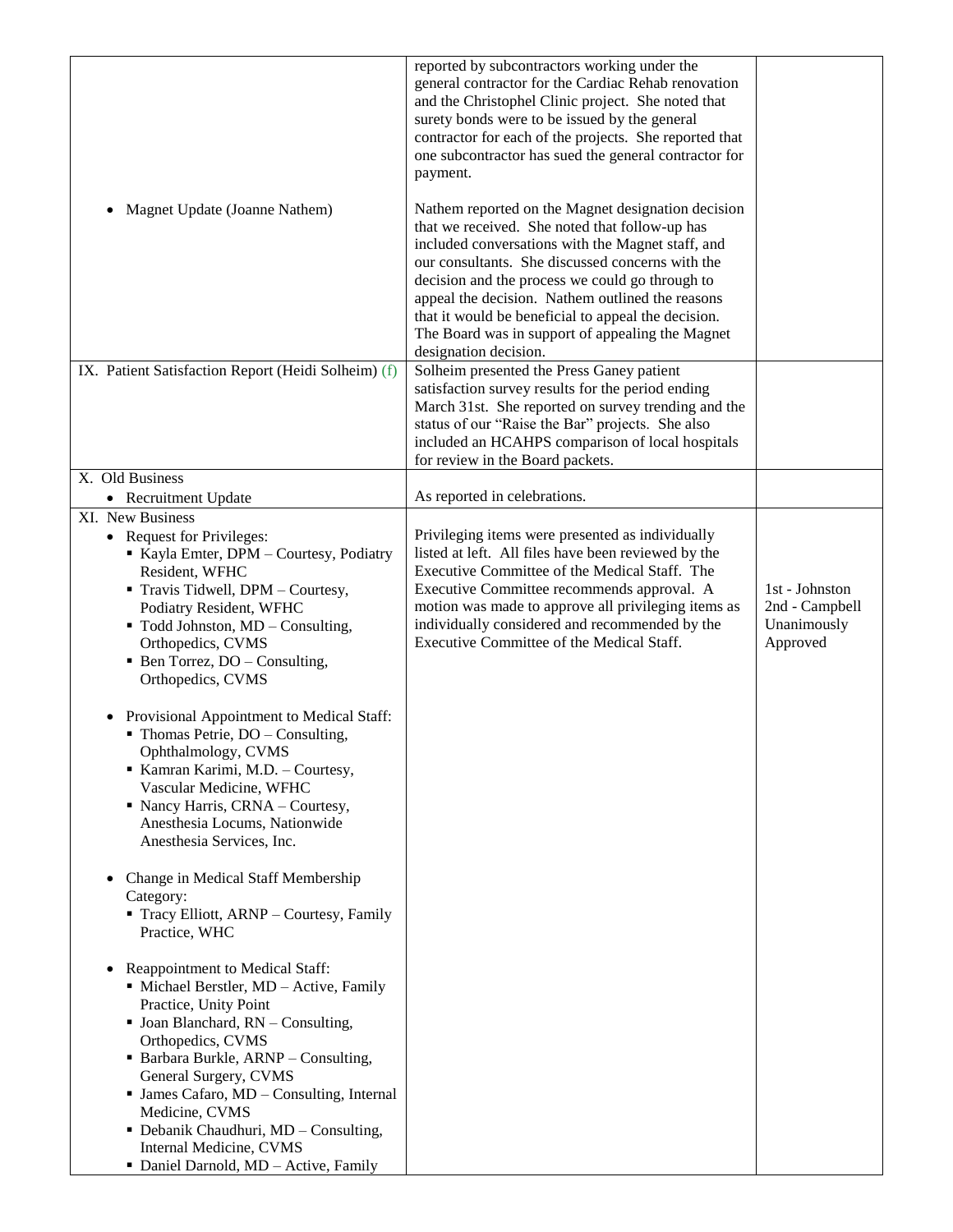|           | Practice, Unity Point                                                            |                                                                        |                              |
|-----------|----------------------------------------------------------------------------------|------------------------------------------------------------------------|------------------------------|
|           | • Arnold Delbridge, MD - Courtesy,                                               |                                                                        |                              |
|           | Orthopedic Surgery, CVMS                                                         |                                                                        |                              |
|           | • Tracy Elliott, ARNP – Courtesy, Family                                         |                                                                        |                              |
|           | Practice, WHC                                                                    |                                                                        |                              |
|           | $\blacksquare$ Lee Fagre, MD – Active, Family                                    |                                                                        |                              |
|           | Practice, WFHC                                                                   |                                                                        |                              |
|           | • Annette Geary, $ARNP$ – Consulting,                                            |                                                                        |                              |
|           | Dermatology, Dermatology Associates                                              |                                                                        |                              |
|           | • Jon Hennings, ARNP – Active, Family<br>Practice, WHC                           |                                                                        |                              |
|           | • Dean Hutchison, CRNA - Active,                                                 |                                                                        |                              |
|           | Anesthesia, WHC                                                                  |                                                                        |                              |
|           | Scott Johnson, PA-C – Active, Family                                             |                                                                        |                              |
|           | Practice, Unity Point                                                            |                                                                        |                              |
|           | ■ Vinay Kantamneni, MD - Consulting,                                             |                                                                        |                              |
|           | Internal Medicine, CVMS                                                          |                                                                        |                              |
|           | $\blacksquare$ Kent Nickell, MD – Consulting,                                    |                                                                        |                              |
|           | Pathology, Unity Point                                                           |                                                                        |                              |
|           | Greg Lantz, DPM - Courtesy, Podiatry,                                            |                                                                        |                              |
|           | Family Foot Health Care                                                          |                                                                        |                              |
|           | • Nathan Larson, DPM - Courtesy,                                                 |                                                                        |                              |
|           | Podiatry, Cedar Valley Podiatry                                                  |                                                                        |                              |
|           | ■ Ravindra Mallavarapu, MD -                                                     |                                                                        |                              |
|           | Consulting, Internal Medicine, CVMS                                              |                                                                        |                              |
|           | • M. Michele Martins, MD - Active, OB-                                           |                                                                        |                              |
|           | Gyn, WHC                                                                         |                                                                        |                              |
|           | • Benjamin Mason, MD - Consulting,                                               |                                                                        |                              |
|           | Ophthalmology, Wolfe Eye Clinic                                                  |                                                                        |                              |
|           | • Richard Mauer, MD – Consulting,<br>Ophthalmology, Mauer Eye Center             |                                                                        |                              |
|           | $\blacksquare$ Megan McMillin, PA-C – Active,                                    |                                                                        |                              |
|           | Family Practice, WHC                                                             |                                                                        |                              |
|           | • David Rathe, DO – Active, Pediatrics,                                          |                                                                        |                              |
|           | <b>Unity Point</b>                                                               |                                                                        |                              |
|           | • Bryan Sands, DO - Consulting,                                                  |                                                                        |                              |
|           | Dermatology, Dermatology Associates                                              |                                                                        |                              |
|           | • Michael Slavin, DO – Consulting,                                               |                                                                        |                              |
|           | Internal Medicine, WFHC                                                          |                                                                        |                              |
|           | • Himanshu Tandon, MD - Consulting,                                              |                                                                        |                              |
|           | Internal Medicine, CVMS                                                          |                                                                        |                              |
|           | • David Visokey, DO - Consulting,                                                |                                                                        |                              |
|           | Internal Medicine, WFHC                                                          |                                                                        |                              |
|           | · Paula Vroman, OPA-C - Courtesy,                                                |                                                                        |                              |
|           | Orthopedic Physician Assistant, WFHC<br>• Stacy Wagner, DO – Active, Pediatrics, |                                                                        |                              |
|           | <b>WHC</b>                                                                       |                                                                        |                              |
|           |                                                                                  |                                                                        |                              |
|           | <b>Voluntary Resignation from Medical Staff:</b>                                 |                                                                        |                              |
|           | • Nancy Quinlan, CRNA - Active,                                                  |                                                                        |                              |
|           | Anesthesia, WHC                                                                  |                                                                        |                              |
|           |                                                                                  |                                                                        |                              |
|           | New/Revised Policies & Procedures:                                               | The new and revised policies, and the retired policy                   |                              |
|           | • Bacteriology Quality Assurance                                                 | listed at left were presented for review as included in                |                              |
|           | Daily/Weekly/Monthly (g)                                                         | the Board packets. The new and revised policies                        |                              |
|           | $\blacksquare$ Performance of Abortion (h)                                       | have been reviewed by the Executive Committee of                       |                              |
|           |                                                                                  | the Medical Staff and are recommended for                              |                              |
|           | <b>Retired Policy:</b>                                                           | approval. A motion was made to approve the new                         | 1st - Lutz<br>2nd - Campbell |
|           | • Surgical Hand Scrub (changed to a                                              | and revised policies as written, and to approve the<br>retired policy. | Unanimously                  |
|           | standard operating procedure)                                                    |                                                                        | Approved                     |
|           |                                                                                  | Bennett reported that the Finance Committee met on                     |                              |
| $\bullet$ | Finance Committee (i)                                                            |                                                                        |                              |